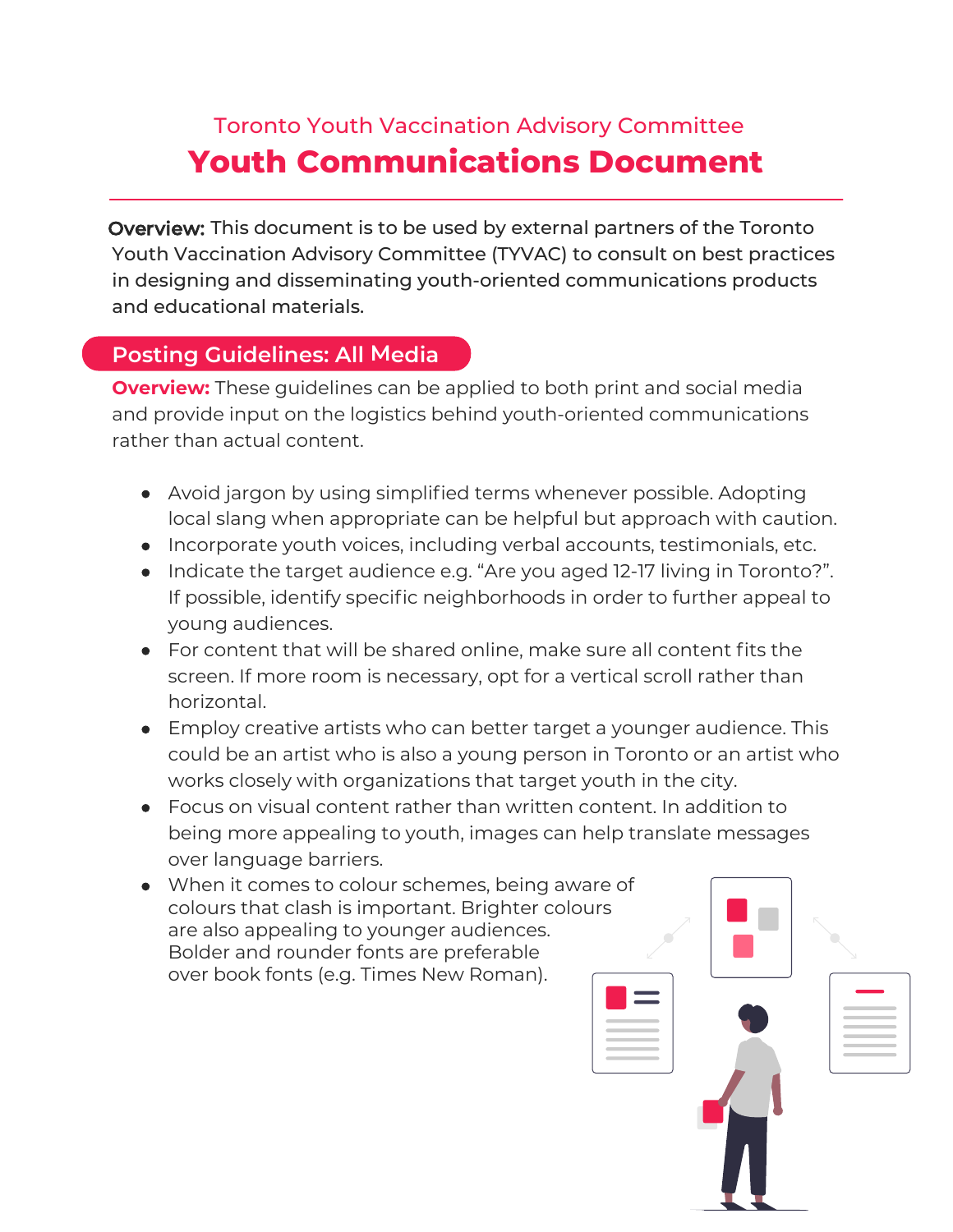## **Posting Guidelines: Print Media**

this platform. However, print media can still be useful in supporting multimedia campaigns. **Overview:** Since the number of young consumers of print media is very low, the dissemination of youth oriented content should not be focused solely on

- Be aware of print media that youth actually consume. Engage with these platforms, including comic books, online newspapers, newsletters, e-zines, etc.
- When sharing physical copies, share print media in places that youth are more likely to congregate e.g. gyms, schools, community centres, public libraries, etc.
- Be sure to make use of engaging visual graphics and design to capture the attention of young consumers, who often find visuals more appealing than text.

## **Posting Guidelines: Social Media**

**Overview:** Youth are most likely to engage with content shared on social media. Therefore, youth-oriented campaigns should always have a social media component to them. The platforms that content is shared through is also important.

**Facebook** has seen a steady decline in users aged 18-24 years old from 95% in 2017 to 84% in 2020. While it is evident that youth are on this platform, focusing campaigns primarily on Facebook is not advisable.

**Instagram,** on the other hand**,** has an increased adoption rate of 89% amongst users aged 18-24 years old.

**Twitter** also has a high adoption rate amongst youth in the same demographic, with 65% of 18-24 year olds and 54% of 25-34 year olds on the platform.<sup>1</sup>

• Infographics are the best way to communicate with youth on social media due to their ability to incorporate both text and images.

<sup>&</sup>lt;sup>1</sup> According to the "The State of Social Media in Canada 2020" (2020)